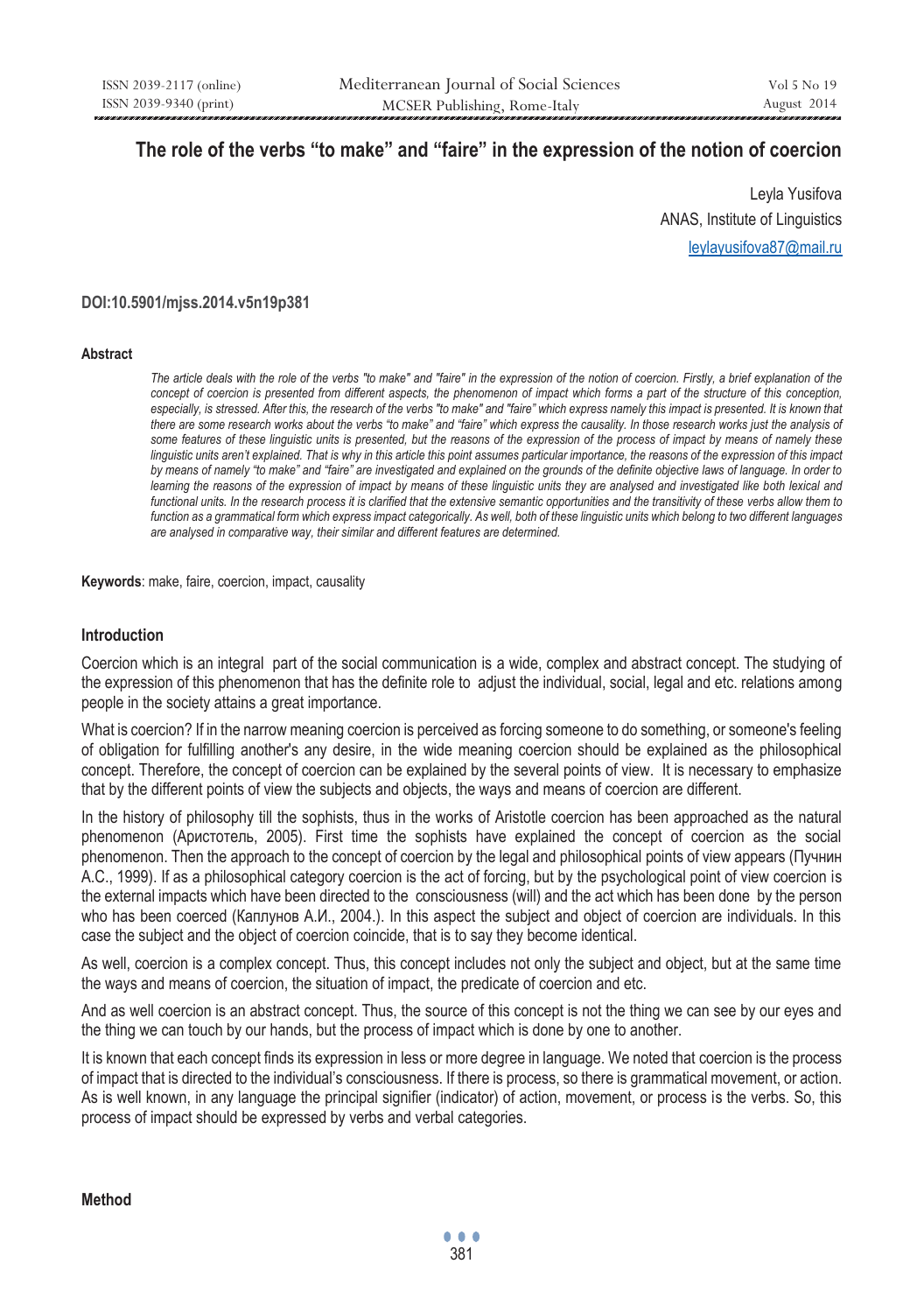The comparative and confrontative methods have been used in this research process.

## **Materials**

The study was conducted in the materials of English and French.

# **Procedure**

The study was approved by the department of Theoretical linguistics of Azerbaijan National Academy of Sciences.

## **Analyses and results**

In this article the role of the verbs in the expression of the notion of coercion will be held a discussion. Do these verbs express the lexical meanings as "coerce", "compel", "force" and etc.? Otherwise, what is the role of these verbs in the expression of this notion? That is why, firstly, in our opinion, the lexico-semantic features of these verbs should be investigated. It should be noted that the French verb "faire" has the same meaning with the English verb "make". Both of the verbs have rich semantics and high frequency of use in the suitable languages. In the "English-Russian dictionary" of Muller V. and Boyanus S. the primary meanings of "make" are: "делать (to make); создавать (to create); производить, фабриковать (to produce); составлять (to compose); оказываться (to turn out); заставить (to compel); зарабатывать (to gain); приготовлять (to prepare) and etc (Мюллер В., Боянус С., 1999) In Oxford dictionary "make" is presented as a rich verb semantically, too. (Oxford dictionary) But in our opinion it is not enough to resort to the dictionaries in order to see the forms of manifestation of any lexical unit, generally any linguistic unit directly. For this it is also necessary to resort to the examples of language (speech). So let's see the contexts in which "make" has been used.

In the meaning of to create something: They made maps and named everything they saw. (John Steinbeck, 2001)

In the meaning of to prepare, to brew: Cathy made two cups of tea and took them into the bedroom. (John Steinbeck, 2001)

In the meaning of to produce: I bought him a pocketknife with three blades and a pearl handle, made in Germany. (John Steinbeck, 2001)

In the meaning of to gain, to obtain, to get: Other men took Samuel`s ideas and made money from them, but he never did. (John Steinbeck, 2001)

Son, do you think I can make a profit on that? (John Steinbeck, 2001)

"To make" can also express the meaning of "to generate", "to beget" : His breath made little high sounds. (John Steinbeck, 2001)

"To make" can be used with the abstract nouns such as "mistake", "joke", "attempt, "effort", "try", "plan", "desicion". (John Steinbeck, 2001)

Catherine was clever, but she made one serious mistake. (John Steinbeck, 2001)

Doctor made his standard joke. (John Steinbeck, 2001)

Samuel made a few attempts. (John Steinbeck, 2001)

She made a great effort. (John Steinbeck, 2001)

Later in the year Adam made his great try, and it was a sensation in a year of sensations, both locally and internationally. (John Steinbeck, 2001)

Always she had been a good student, but now she began to make plans for the future. (John Steinbeck, 2001)

He made his decision. (John Steinbeck, 2001)

As seen, "to make" has been used in the different meanings in the same text. Although more examples came across us in the text, we didn't consider to present all of them. Because the purpose of the research is exploring the role of these linguistic units in the expression of the notion of coercion, but not the investigating the lexico-semantic features of these verbs. In order to elucidate the reasons of the expression of coercion by these linguistic units, we simply considered to investigate and present the lexico-semantic features of these verbs. It's possible to advance the same idea about the French "faire", too. Let's present the explanations which exist in the dictionary.

 Donner l'être ou la forme (,), produire (to produce, to generate), fabriquer (to produce), opérer (to realise), exécuter (to execute, to fulfil), construire (to construct), façonner (to give a form)

Être cause de (be cause)): l'argent ne fait pas le bonheur. (Money doesn't make happiness)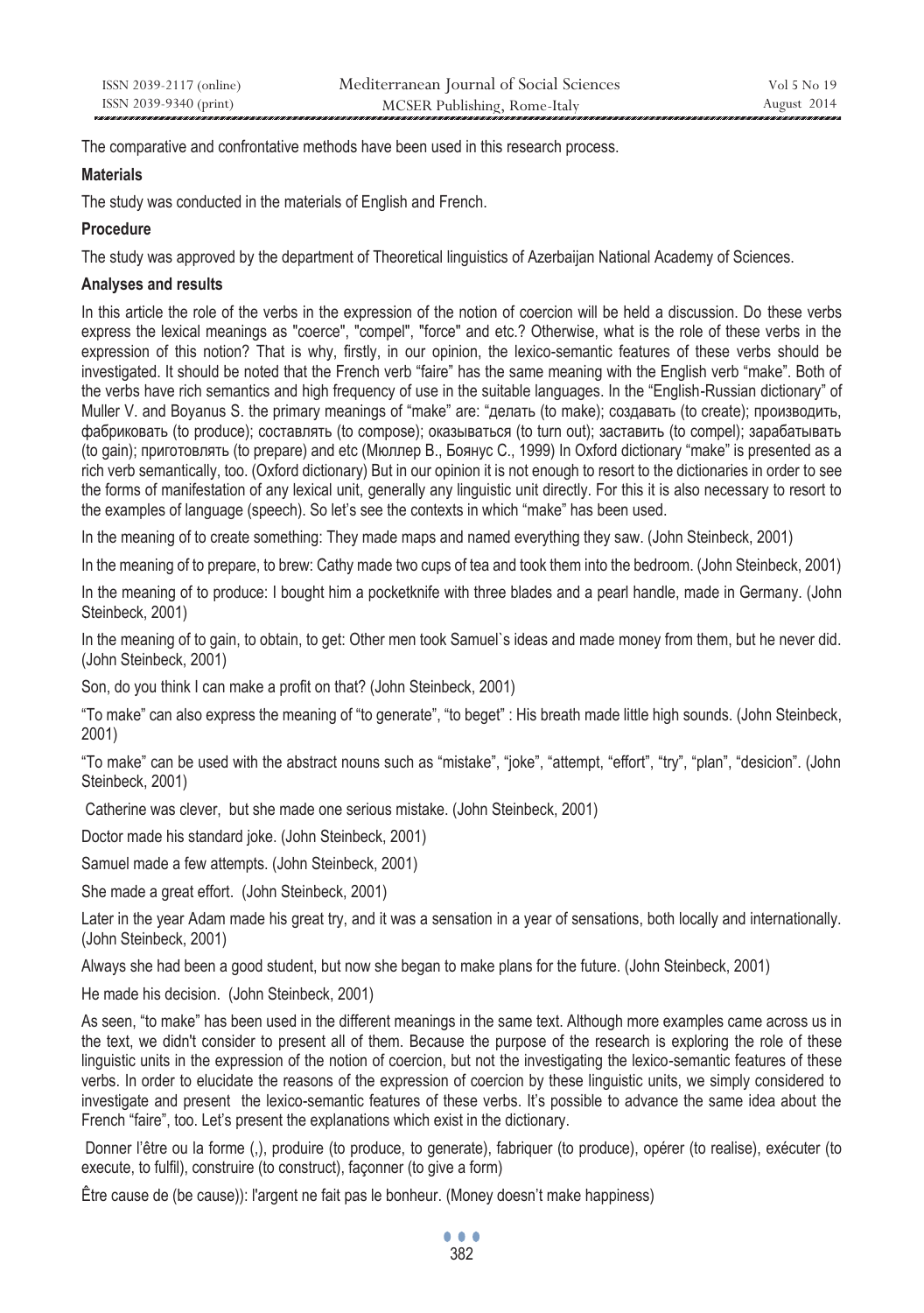| ISSN 2039-2117 (online) | Mediterranean Journal of Social Sciences | Vol 5 No 19 |
|-------------------------|------------------------------------------|-------------|
| ISSN 2039-9340 (print)  | MCSER Publishing, Rome-Italy             | August 2014 |

Se faire (to take place, to happen) (http://dictionnaire.tv5.org/)

In our opinion in order to see the contexts in which the verb "faire" can appear we should resort to the examples of the suitable language (speech). Thus, let's see the examples.

In the meaning of to produce, to create, to prepare:

Ils étaient faits d'une soie antique d'un bleu foncé qu'étoilaient par places de grandes fleurs de lis brodées d'or. (Guy de Maupassant, 1883) (They were made (produced of the ancient dark blue silk which was sparkling by the big lily flowers embroided with gold.)

In the meaning of to be, to happen, took place:

Je ne sais comment cela s'est fait...( Guy de Maupassant, 1883) (I don't know how it has happened)

In the meaning of to become, to turn:

M'est avis que ça ferait un joli couple tout de même. (Guy de Maupassant, 1883) (To my mind, it would make (become) a cute couple anyway.)

The verb "faire" can also be used with the abstract nouns such as "erreur" (error), "blague" (joke), "effort" (effort), "essai" (test) and so on.

Le baron, de son côté, méditait de grandes entreprises agricoles ; il voulait faire des essais,... (Guy de Maupassant, 1883) (Baron, meanwhile, was meditating large agricultural enterprises; he wanted to test ...)

It is used in order to show the the state of weather:

Il fera beau dans l'après-midi. (Guy de Maupassant, 1883) (It will be cool in the afternoon, or the weather will be good in the afternoon.)

It becomes clear from the examples we have presented that both verbs are the polisemantic verbs which can be used in different contexts. And it is also clear from the examples that the contexts in which the verb "faire" has been used are almost identical, or the same with the contexts in which the verbs "make" has been used. Observing and analysing the contexts in which these verbs have been used, we come to the result that although both of the verbs can be used in different contexts in the suitable languages, there is a common feature (side)-common semantics that generalize all of them. Analysing the contexts in which boths of these verbs have been used, it is possible to come to such a result that these verbs have the meaning of creating, generating, producing something. That is to say, the common meaning that combines these meanings is to create something. Our principal purpose is to learn the role of these linguistic units in the expression of coercion. But on this way, investigating the lexico-semantic features of these verbs was our first step. It became clear that these linguistic units don't express the coercion as the lexical units. That is to say, "make" and "faire" don't have the lexical meaning of "coerce", "force", "compel" and etc. But then what is the role of these linguistic units in the expression of coercion? Such a question arises: Can these linguistic units be the indicators of any grammatical category in language? Can these linguistic units be the grammatical form whic expresses any grammatical meaning? If this is so, why namely these linguistic units?

In fact, "to make" and "faire" aren't only the lexical units that express creating something in the suitable languages, but the form that aims to grammatical expression of causality. Causality (causation) is the expression of the relation of causeresult. In Latin causare express cause. When it is said causality, or causation, it doesn't mean the situation, or event that causes, or brings about, it means exactly the relation of cause-result. The lingusitic units which have been talked about convey namely this relation-the relation of cause-result, or cause-effect grammatically (Silnitsky and Nedyalkov-causation). It's possible to research the expression of this relation by the way of analysing the causative situations. At this point, the nature of causative situations should be clarify. What is causative situation?

Nedyalkov V.P. and Silnitsky G.G. note that "reality can be presented as the mass of events and situations. There are the simple situations. They can be called the microsituations... There are the complex situations besides the simple situations. They can be called the macrosituations. (Недялков В.П., Сильницкий Г.Г., 1969) The authors call a type of macrosituations as causative (causative situation-L.Y.) They note that "CS (causative situation-L.Y.) consists of at least two microsituations whose parts are connected with each other by the relation of causation. (Недялков В.П., Сильницкий Г.Г., 1969)

The same authors note that "the microsituation of cause is the antecedent of CS, the microsituation of result, or effect is the consequent. They determine at least five constants in the causative macrosituation. The relation of causation is marked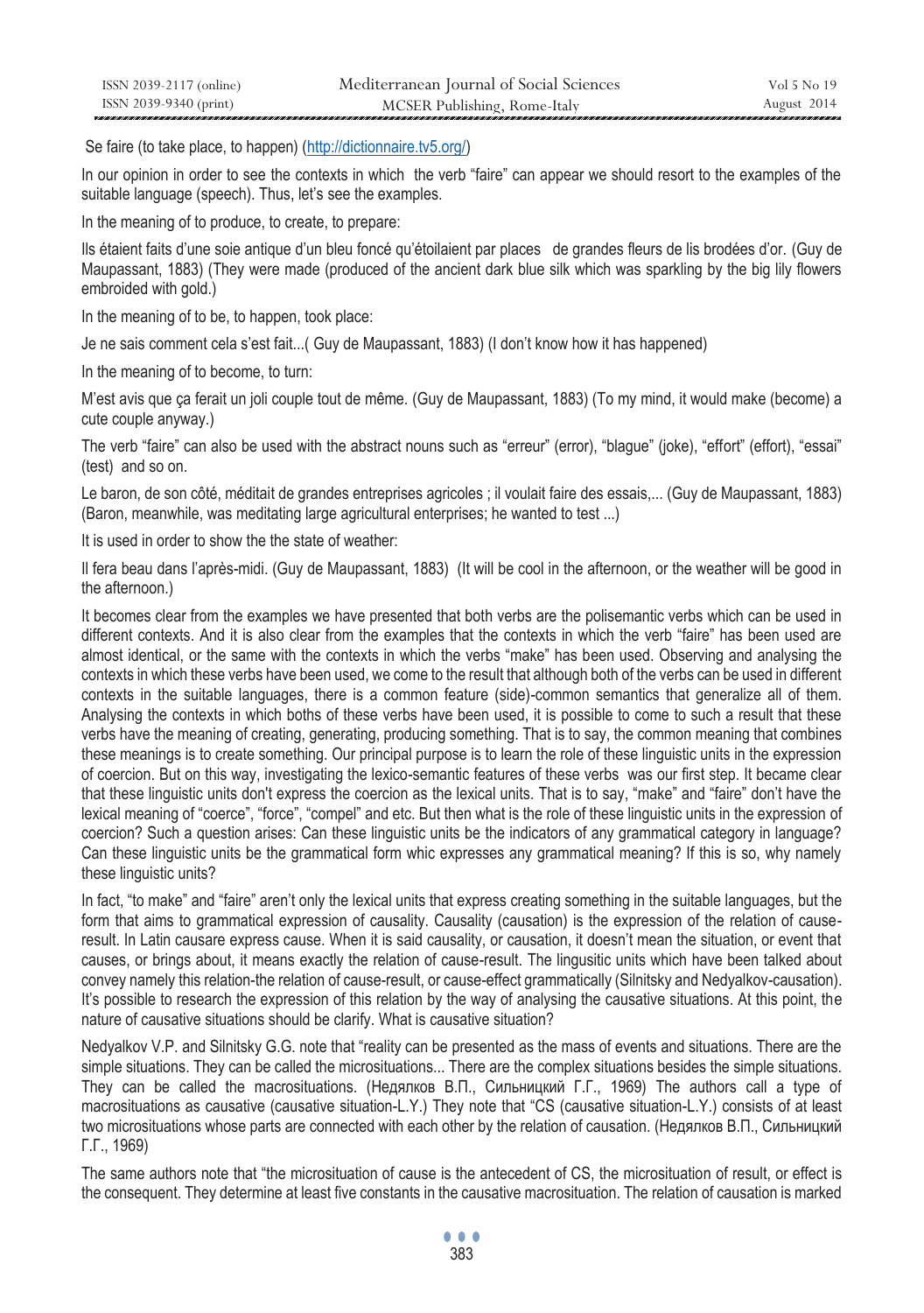| ISSN 2039-2117 (online) | Mediterranean Journal of Social Sciences | Vol 5 No 19 |
|-------------------------|------------------------------------------|-------------|
| ISSN 2039-9340 (print)  | MCSER Publishing, Rome-Italy             | August 2014 |

as k and this constant is noted as the definable constant of causative macrosituation by the authors. They note that besides this constant CS has the four constants. Thhey are: agens, the subject of the antecedent of CS (ri), the case that causes (si), patiens, the subject of the consequent of CS (rj), the result (sj) (Недялков В.П., Сильницкий Г.Г., 1969).

So, the principal constant of causative situation is k, the relation of cause. This is called causation, too. It is impossible to debate the existence of causative situation without this constant. In different languages, even in a language this constant can be expressed by the different linguistic means and not only in the same level, but also in some levels. The purpose of the resaerch isn't determining the ways of expression of causality, or the relation of cause in language. That is why we don't need to give a broad explanation about this. At this moment of the research the purpose is to determine the role of "make" and "faire" in the expression of k (causation), which is the definable constant of causative situation. We had noted that the expression of this constant is possible in some levels. But in which levels of language do these linguistic units express this notion? It is known that there are the words which have the lexical meaning of to cause in languages, so they express the causation in the lexical, lexico-syntactic levels. "To make" and "faire" set up the expression of this relation in the sutable languages. That is why firstly we should elucidate that these verbs have the lexical meaning of to cause, or not? Once more we think to resort the explanatory dictionaries of the suitable languages and then to continiue the research on the base of the materials of language (speech). In the explanatory dictionaries of both languages we observe the explanations of these linguistic units as to be the cause of something.

To make-Cause (something) to exist or come about; bring about (http://www.oxforddictionaries.com/)

Faire- Être cause de (to be the cause of): l'argent ne fait pas le bonheur. (Money doesn't make happiness.)( http://dictionnaire.tv5.org/)

As we know, in the explanatory dictionaries either the lexical meanings of the words are presented, or the contexts in which the words can be used are explained. In our opinion, these verbs don't have the lexical meaning of to cause, although they have this meaning in the dictionaries. But to our mind these verbs express the meaning of to cause indirectly in definite context. Thus, the semantics of the verbs "make" and "faire" includes this meaning. Then what is the reason of this? We investigated and presented the lexico-semantic features of these verbs and came to a result that these verbs have a common meaning that is to create, to generate, to produce something. If we create, or, generate something, we cause the same thing to exist. In this terms there is the meaning of to cause in the nature of these verbs. Let's explain our mind on the base of the exapmles.

His breath made little high sounds. (John Steinbeck, 2001)

L'argent ne fait pas le bonheur. (http://dictionnaire.tv5.org/) (Money doesn't make happiness.)

In the both examples, as we have seen, the verbs we talked about don't express the lexical meaning of to cause. But they convey the causing indirectly. Thus, if his breath has made sounds, then he has caused the sounds to happen. Or, if money doesn't make happiness, so, the cause, or reason of happiness isn't money, that is to say, money isn't the reason of happiness. Therefore, these verbs can express the meaning of to cause with depending on the context, although they don't have the lexical meaning of to cause.

In our opinion any grammatical form doesn't appear suddenly for expressing any grammatical meaning. The progression always begins from the lexical unit, that is to say, from word to affix, or to other grammatical form and etc. The progression of these linguistic units has also continued in this way. Both verbs are transitive. Generally, the transitivity is very strong in these verbs. If there is impact, then there is the reason, or cause for changing. It isn't a coincidence that these verbs express to create the change of the state, or mood and therefore, they express to cause the one's mood, or state to change indirectly. For example,

I can't drink it. It makes me sick. (John Steinbeck, 2001)

Love and fear made him cruel. (John Steinbeck, 2001)

She was not afraid of him, but he made her uncomfortable. (John Steinbeck, 2001)

Homme de théorie, il méditait tout un plan d'éducation pour sa fille, voulant la faire heureuse, bonne, droite et tendre. (Guy de Maupassant, 1883) (Man of theory, he meditating a good education plan for her daughter, wanting to make her happy, good, right and tender.)

Or, un soir, son père lui dit : « Fais-toi belle, demain matin. » (Guy de Maupassant, 1883) (One evening her father told her: "Make yoruself beautiful tomorrow morning.)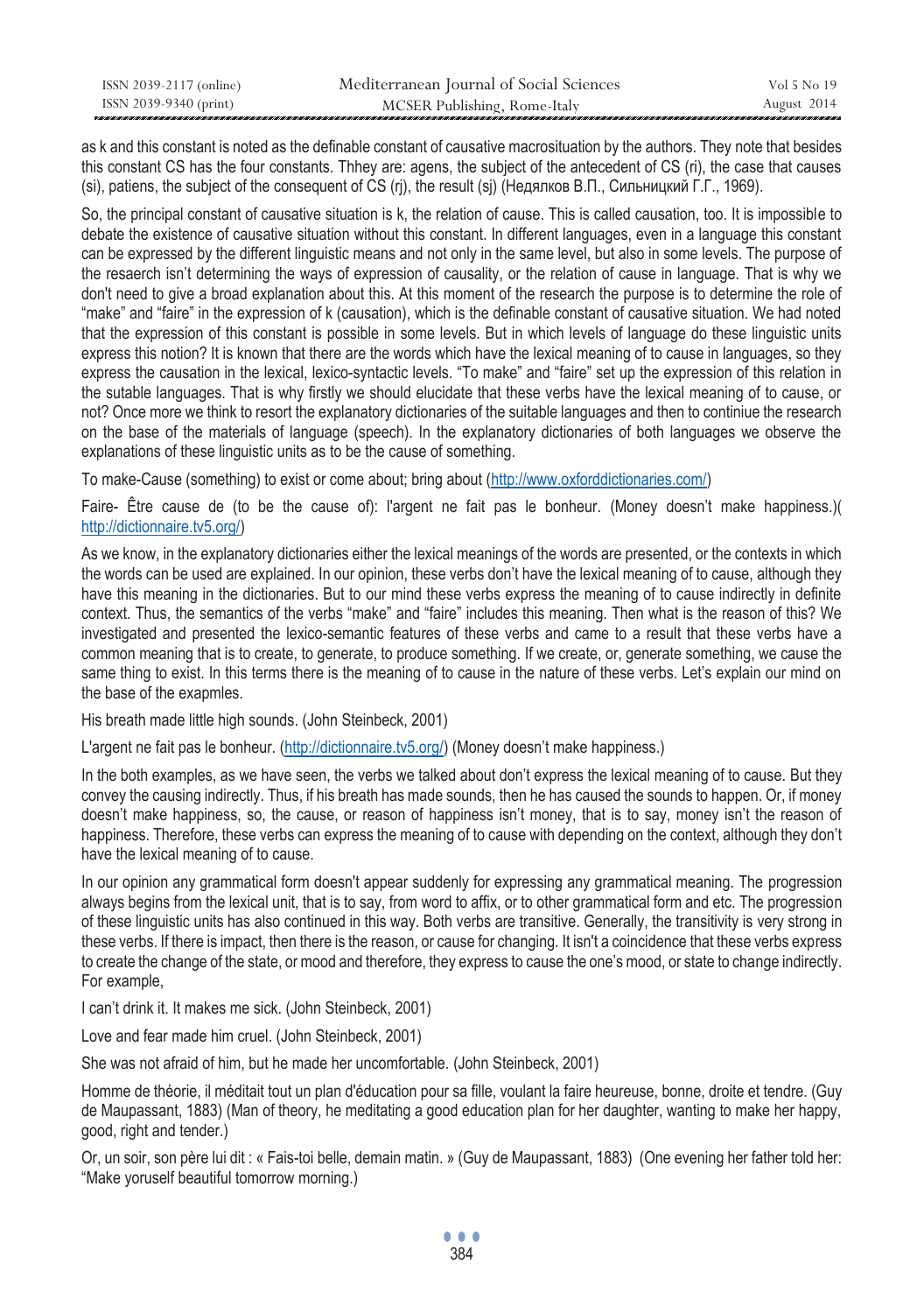| ISSN 2039-2117 (online) | Mediterranean Journal of Social Sciences | Vol 5 No 19 |
|-------------------------|------------------------------------------|-------------|
| ISSN 2039-9340 (print)  | MCSER Publishing, Rome-Italy             | August 2014 |

It is clear from the examples which belong to English and French that "make" and "faire" express to put the object of impact from one case to another. Analysing these examples it is possible to come to suach a result : These lingusitic units are the lexical units. They are transitive. It is known that for the causing the impact is important, necessary. Besides that there is activity in the meaning of these verbs. Thus, they convey the meaning of to create something. The polysemy, active meaning and transitivity of "make" and "faire" has allowed them to develop to the grammatical form that express causation. In the examples we have presented till now these linguistic units are the lexical units. But now we will approach them as the grammatical form that express causation. We had noted that there should be the impact for the causation, because causation can't happen without impact. "To make" and "faire" have strong transitivity, that is why they can be used as the grammatical form that expresses the relation of cause. Let's see the examples.

Her small, heart-shaped face and her wide-apart blue eyes made her look innocent.

 si ri si ri k rj sj She made it sound like a lie. 21 (John Steinbeck, 2001) ri k ri si It made him shiver… 35 (John Steinbeck, 2001) ri k rj sj ...elle avait lu Corinne qui l'avait fait pleurer... (Guy de Maupassant, 1883) ri ri ri ri ri k si (She had read the Corinne which had made him cry.) Une force inconnue faisait se rencontrer leurs yeux qu'ils levaient au même moment ri k sj rj comme si une affinité les eût avertis. (Guy de Maupassant, 1883)(An unknown force (strengh)were making their eyes they have raised at the same moment meet, as if an affinity were warning them.) L'astre dardait ses flammes, faisait fondre cette nuée brillante. (Guy de Maupassant, 1883) ri k sj rj

(The star was shining, was making this brilliante could melt.)

La clarté sereine de cette matinée faisait s'éveiller comme un écho dans leurs coeurs. ri k sjet rj

 (Bu səhərin səssiz aydınlığı onların ürəklərində sanki bir əks-səda oyandırırdı.The serene clarity of this morning was waking an echo in their hearts.) (Guy de Maupassant, 1883)

In this examples which belong to the English and French k (causation) has been expressed accordingly by "make" and "faire". In our opinion It will be easier to start to explain from the result for understanding. In these causative situations we can note that in the first situation her innocent look, in the second it sounds like lie, in the third her shivering, in the fourth her crying, in the fifth the collision of their eyes, in the sixth the melting of the cloud, in the seventh the waking of an echo in their hearts as a result [rjsj]. Naturally, there is result, so, there has been the reason, or the situation of cause. [risi] indicates the situation of cause. The relation of the cause ( causation) has been expressed by the linguistic units which have been signed k. These linguistic units are "make" and "faire". Thus, "make" and "faire" function as the grammatical forms that express the causation in these examples. They don't have the lexical meaning in these positions. Because these linguistic units don't express the causation as the lexical units. They express the causation, or causality by the grammatical way. If we take them from these examples, then only the situation of result will bes expressed, but not the cause, or the situation of cause. For example, in the first as a result she looks innocent. The reason of this is her eyes, her face. The causation has been expressed by made. In the fourth situation she has cried. This is a result. The cause is Corinne (novel). The causation has been expressed by faire. That is to say only the result can be expressed without make and faire, but not the causation. Why? Because the impact is essential in this situation. A situation can't provoke another situation without the phenomena of impact. In the examples the verbs to look, to sound, to shiver, pleurer (to cry), se rencontrer (to meet),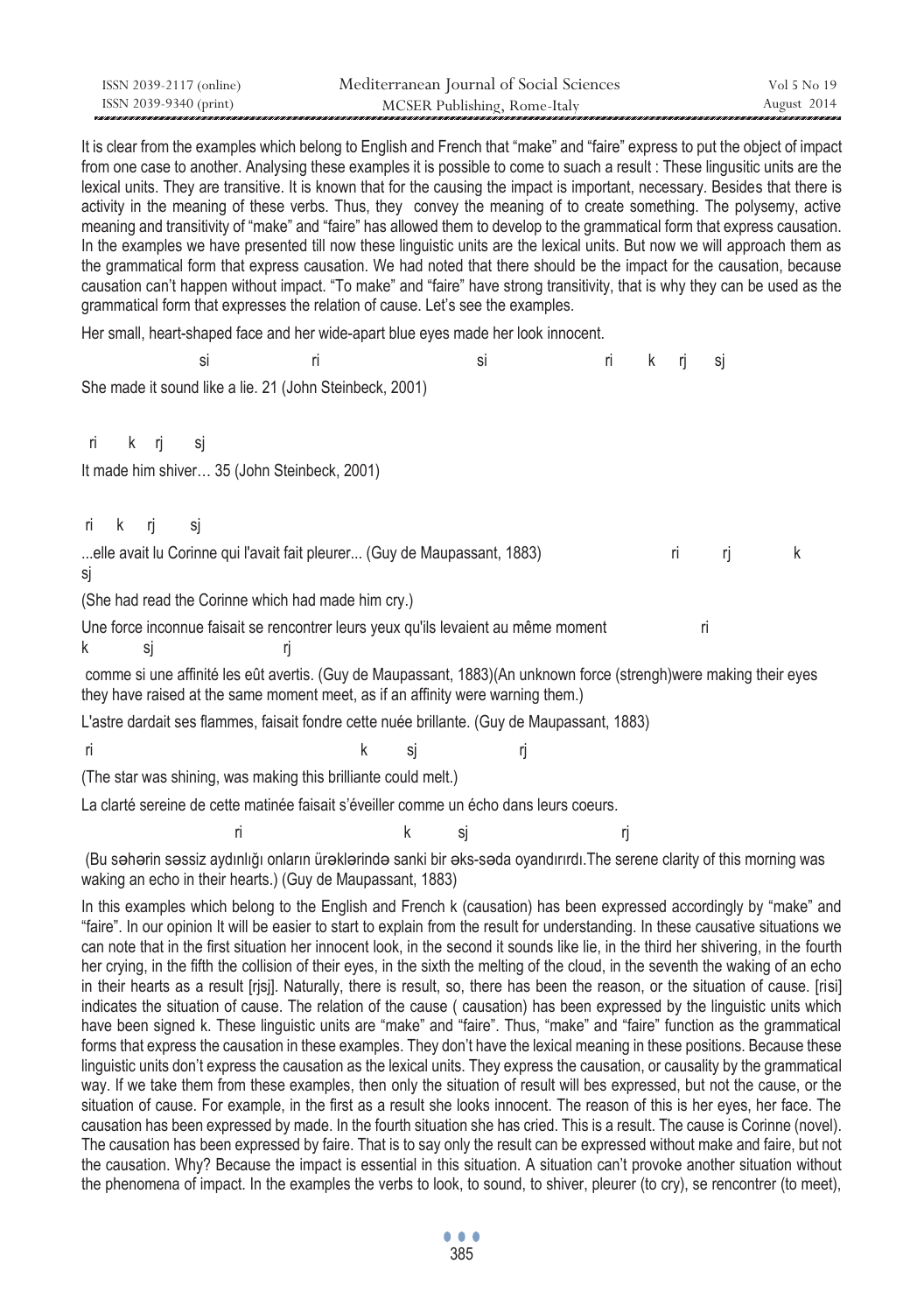| ISSN 2039-2117 (online) | Mediterranean Journal of Social Sciences | Vol 5 No 19 |
|-------------------------|------------------------------------------|-------------|
| ISSN 2039-9340 (print)  | MCSER Publishing, Rome-Italy             | August 2014 |

fondre (here to melt), s'éveiller (to wake up) that express the result are the transitive verbs. That is why these verbs can't express the causation. To make and faire are the polysemantic transitive verbs which have the high frequency use in the suitable languages. Thus, the impact is expressed by means of these linguistic units. Namely lexico-semantic features and transitivity of these linguistic units have allowed them to develop into the grammatical forms that set up the expression of transitivity grammatically. Although this form has been generated from the lexical units, when it expresses causality, it isn't e lexical unit, it functions as the grammatical forms that expresses causation. But how do these linguistic units express the coercion?

It becomes clear from the information of the nature of the notion that coercion is the act which has been directed against the individual's will. It is possible to come to such a result that coercion is connected with the impact that directs into the individual's consciousness (will). Thus, in this situation impact is the principal phenomena. It's meaningless to talk about the existence of coercion without impact. If coercion is connected with impact that is directed into the consciousness, then in spite of the aspects of approaching the objects of coercion are conscious beings, that is to say, humans. Why do namely these linguistic units express this impact? The reason is the lexico-semantic features and transitivity of the lexical units of the same name.We should note that in the macrosituations which have been presented above there is the expression of a process of impact that it's the relation of cause. But in the situation of result there isn't the expression of impact. It isn't not coincidence that in the situation of result the action has been expressed by means of the intransitive verbs (Fondre is both transtive and intransitive.). But in the macrosituation in which the coercion exist we can see the expression of two successive processes of impact unlike the previous situations. The primary impact is directed to consciousness. It is expressed by means of "make" and"faire". But the second process of impact is the process which has been executed in the situation of result. It's not coincidence that last process, or action is expressed by means of the transitive verbs. Because in the situation of result the impact of the object of coercion to any object against his desire, but according to the desire of the subject of coercion. When this process of impact which has been done by the object of coercion is directed into itself, but not into other object, the verbs can be intransitive in the situation of result. Let's see the examples.

He made them do exercises and march for miles carrying bags full of stones on their backs. (John Steinbeck, 2001)

"You'll make me cry-don't make me cry," said Faye. (John Steinbeck, 2001)

I'll make you beg to get in here! (John Steinbeck, 2001)

But something made him decide to turn off Walton Street and drive slowly towards the canal. (Colin Dexter, 1991)

On his death bed he had made his wife, aunt Reed, promise to look after me like her own children. (Charlotte Bronte, 1990)

Je l'ai vendue pour faire réparer les Peuples où nous habiterons souvent désormais. (Guy de Maupassant, 1883) (I solt it for repairing Peuples where we will live henceforth.)

Parfois l'engourdissement d`une position prolongée lui faisait rouvrir les yeux. (Guy de Maupassant, 1883) (Sometimes permanent numbness of position was making her reopen her eyes.)

`Ils venaient souvent me faire réparer des meubles anciens, parce que je suis habile dans le métier. (Guy de Maupassant, 1883) (They were often coming to me for repairing the ancient furniture, because I am skilled in this art.)

J'ai essayé de me faire battre par lui. Il n'a pas voulu. (Guy de Maupassant, 1883)

(I essayed to make me beat by him. But he didn't want)

Son mari, à tout moment, se plaignait des privations qu'elle lui faisait endurer. (Guy de Maupassant, 1883)

(Her husband was always complaining of the deprivations she made him endure.)

 In English examples the action that has happened, or will happen as a result has been expressed by means of the verbs do exercises, march, beg, decide, drive, promise, but in French examples by means of the verbs réparer, rouvrir, réparer, battre, endurer. As we have seen from the examples the process of impact which has happened for the execution of the action which has been expressed by these verbs has been expressed by the finit and infinitive forms of the auxiliary verbs "make" and "faire". In these examples the expression of the notion of coercion is observed. The next question is: In which levels of language do these linguistic units express the notion of coercion?

 Bessalov A.Y. divides the causatives as two groups and ascribes "make" and "faire" into the assistant causatives. The principle is that the causative verbs express the main constant in pure form, or combining another. (Бессалов А.Ю., 2010) Pauli Salo calls the construction which is signed the causative word like make as analytical causative. But he ascribes the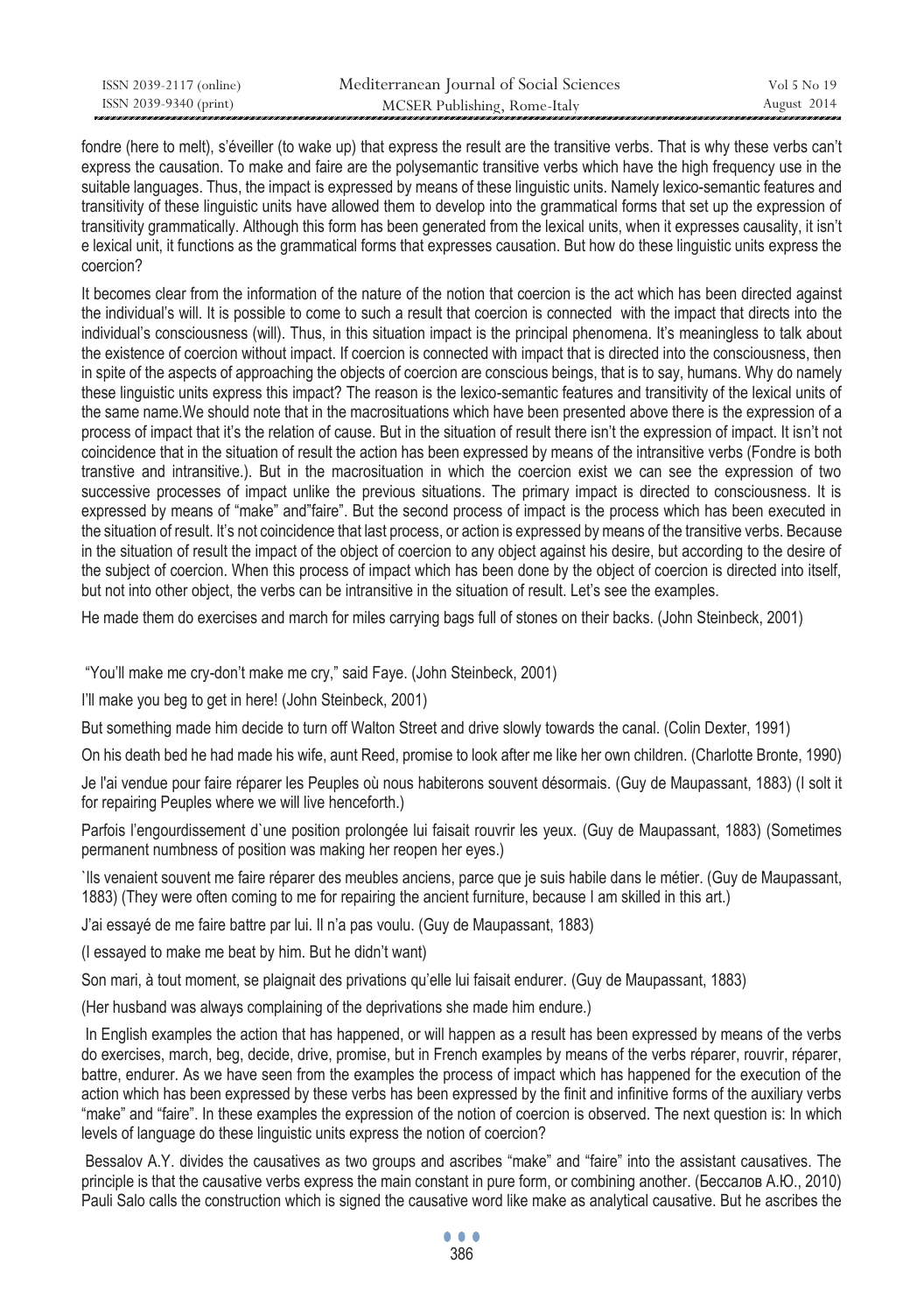| ISSN 2039-2117 (online) | Mediterranean Journal of Social Sciences | Vol 5 No 19 |
|-------------------------|------------------------------------------|-------------|
| ISSN 2039-9340 (print)  | MCSER Publishing, Rome-Italy             | August 2014 |

linguistic units which have the lexical meanings as help, cause and so on in the same position, too. (Pauli Salo, 2003) But to our mind these shouldn't ascribe to the same group. Because we don't consider "make" and "faire" as the lexical units in this position. In our opinion, these linguistic units are characterized as a morphem. To cause, to help and others like these are always lexical units in that position, too. Kulikov L. notes that "for instance, English make + INF, German lassen + INF, French faire + INF constructions are syntactic causatives, while English cause to + INF, German zwingen zu + INF, Russian zastavljat' + INF are not. There are a number of syntactic and morphological criteria and features for distinguishing syntactic causatives (monoclausal CCs) from non-fused biclausal CCs; (where biclausal CCs are called 'periphrastic causatives' as opposed to 'same predicate' causatives) and the extensive literature on the clause union features. Thus, verbs like German lassen or French faire in syntactic causatives lack many typical features of independent (non-auxiliary) verbs; in particular, they cannot have their own arguments, and they typically do not passivize (cf. (4 d)), etc.: (Kulikov L.I., 2001) Indeed, although these forms passivize, change in accordance with time, person, but they don't change as a lexical unit. In fact the changing happens to the action which occurred in the result. Pauli Salo writes about faire: One problem concerns the status of faire: why does it appear as a separate morpheme? Why can certain adverbs appear between faire and V? Why is it the faire that is inflected for tense and person, and not V that is infinite? Basically, I will adopt the hypothesis proposed by Aissen according to which faire is to be categorized as an auxiliary. Taking only some of the relevant evidence at this point, let us consider the perplexing feature of the Romance faire causative that certain quantiters are allowed to appear between the causative faire and the infinite verb. One such quantiter is tout, `everything,' as illustrated below:

il fera tout sauter

`He'll make everything blow up.'

Assuming that faire is auxiliary, we might expect the same to be true of English grammatical participles. This is indeed so, as shown in (a-c) below.

- a. they had gone home
- b. they had all gone home
- c. they all had gone home

What we see here is that the auxiliaries indeed behave similarly with respect to faire causatives. Crucially, some adverbs may occur between faire and the infinitive in French, but this is also true of auxiliaries and main verbs, as in il est certainement parti, `He has certainly left,' in which the adverb certainly intervenes between the auxiliary est and left. The same is true of the negative particle pas… Finally, it is the faire causative which inflects for tense and person, exactly as auxiliaries do. Thus, there is evidence that faire is comparable to an auxiliary, although now it must be admitted that no theory of auxiliaries has been presented in this study. I will return to this matter in Chapter 6.4, in which I claim that most auxiliaries are Last Report options for providing hosts for inflectional features. In the chapter 6.4 the author again touchs upon this problem: "For instance, I have suggested that the argument structures of Romance faire causatives behave as if they correspond to a single predicate at the lexico-logical form, given the fact that there are some well-known complications concerning the distribution of certain grammatical participles: for example, the verbal complex faire + V seems to consist of two fused verbs. However, this can be explained if we assume that faire is a particle created as a `last resort,' comparable to auxiliaries.

Grammatical particles like copulae are created when a constituent itself cannot inflect for a strong feature. In faire + V causatives, it is the causative particle faire which, like other grammatical extensions, inflects for tense, number and gender. The predicate itself appears in an infinite form, which is some kind of verbal form not inflected for tense. Thus we may speculate whether, for some reason, the predicate inflects for a strong feature, say increased adicity at the lexico-logical form, and the morphological component assumes a grammatical participle, in this case faire, in order to realise the required strong in°ections. It is this participle that inflects for tense as well. This hypothesis, with its relevant visible structure, is illustrated below:

a. on a [ ( fait sortir ) Jean de sa chamber ]

# b. elle a [ fait ( faire sauter ) le point μa son ls ]

The verb has undergone an extension" in terms of the grammatical participle faire that ought to take all inflections: it is then not present at the LLF level. Indeed, this is just the case. In example (b), this process has been applied twice: the sentence means `She had her son make the bridge blow up.' If this hypothesis is correct, then the faire participle is to be categorized as an `auxiliary verb,' comparable to grammatical participles such as perfective auxiliary have. Note, however, that the faire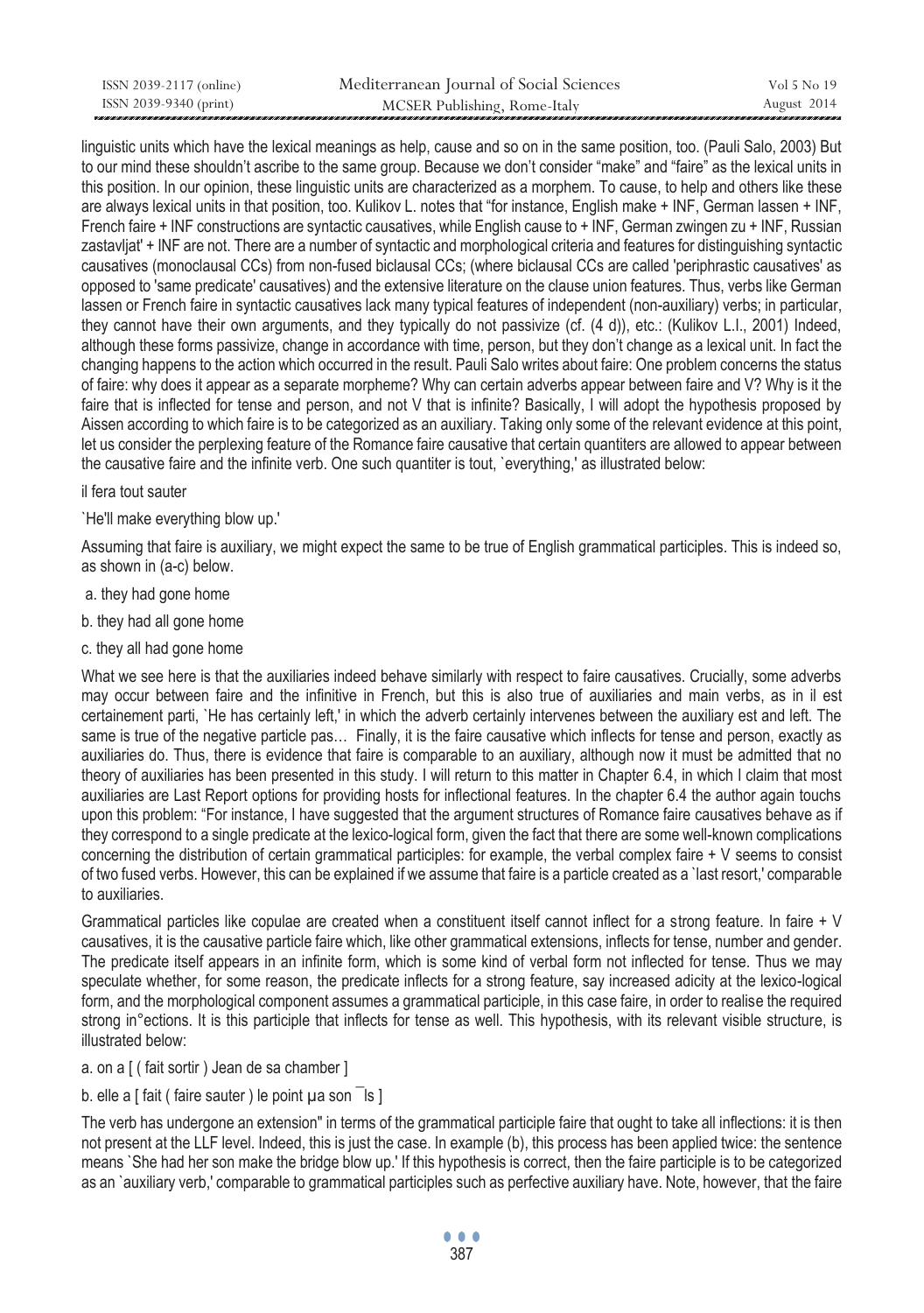| ISSN 2039-2117 (online) | Mediterranean Journal of Social Sciences | Vol 5 No 19 |
|-------------------------|------------------------------------------|-------------|
| ISSN 2039-9340 (print)  | MCSER Publishing, Rome-Italy             | August 2014 |

participle is not a syntactic head, nor does it have its own projection at the LLF level - indeed, there is no such constituent at LLF. It is expected that the infinitive verb and the faire participle form a highly integrated or `fused constituent' in syntactic terms. This is indeed what happens in the case of Romance faire causatives. How integrated the hosts and their auxiliaries are depends on Morphology: they are not totally integrated since some elements can intervene (Pauli Salo, 2003). The author has talked about faire and has explained this linguistic unit as an auxiliary in the expression of causation. He has approached to this linguistic unit as a grammatical form, not a lexical unit. We also support this opinion. Ascribing the last opinion to English make we can say that both linguistic units are the grammatical forms when they express the causality, as well as, the notion of coercion. In that position they are characterized as the morphemes. The languages are inflected, that is why those forms have been integrated with the predicates and depending on just their morphological structures they haven't been integrated completely. Thus, both linguistic units are the grammatical forms that express the categorical meaning in that position.

What is the common feature of these linguistic units which belong to English and French? Both verbs are the polysemantic verbs which are used in the suitable languages and have the same lexical meaning. Both verbs have been developed from the lexical unit to the grammatical form. In this progress there is the role of the lexico-semantic features of these verbs. Both linguistic units are the grammatical forms that express the causality in the suitable languages. And thereby, both linguistic units express the notion of coercion more or less degree.

In the result of the research it becomes clear that these grammatical forms we have analysed and investigated in comparative way are distinguished (differ) from each other by the definite features. Firstly, it's necessary to note that these linguistic units belong to two different languages. In the result of the research it becomes clear that these linguistic units have many common features by the lexico-semantic and functional sides. But from the functional point, from the point of the attitude of these forms to predicate and from the point of the expressing coercion some different features are revealed. What are those different features? The mean of expression of the object of impact which is expressed by means of these linguistic units is situated (stands) between make and the verb which express the result in English. Let's see this sentence.

"I'll make you beg to get in here!" (John Steinbeck, 2001)

Here the pronoun you which expresses the object of impact stands between make which expresses the impact and the verb beg which expresses the action that will be occur in the result of that impact. But faire stands near the verb which expresses the action that occurs in the result of impact. The word which expresses the object of impact never stands between them. For example, in the sentence of "J'ai essayé de me faire battre par lui" faire and battre (beat) have been used side by side. In the liguistic literaries we meet such a an idea that "the French verb faire displays a stronger causal link than its English counterpart make, since the predicates of cause and result are less remote with faire than with make. Sami Chatti, 2012) But we don't accept this opinion. Thus, let's see the use of the utterances which express causality both in English and in French.

The judge made him tell the truth.

Le juge lui a fait dire la vérité.

As we have seen, in both sentences the causation (the relation of cause-effect) has been expressed in the same degree. But the structural difference comes from the progression of morphological structures of the languages.

But these linguistic units don't express the notion of coercion in the same degree. In the result of the research it becomes clear that faire expresses causality more commonly than make. Thus, make has been specialized for expressing namely coercion in English. But faire is suitable for all causal relations in French.

Ils venaient souvent me faire réparer des meubles anciens, parce que je suis habile dans le métier. (Guy de Maupassant, 1883) (They were often coming to me for repairing the ancient furniture, because I am skilled in this art.)

Here faire expresses causality adjoining the verb réparer (repair). The pronoun me is the person who does any work which is consigned to himself, that is to say, the object of the impact which has been expressed. That person repairs the furniture they have brought. But there isn't any coercion. It is true that the reason of his reparing furniture has been the desire of others. But it hasn't happened by means of coercion. Repairing furniture is his job. Thus, he is responsible for this work. In English in this position the auxiliary verbs to have, to get are used. But make expresses mainly the causality which occurs by coercion, incitement. As a result, we should note that faire expresses the causality more commonly in French, but make is used for expressing the causality which occurs by namely coercion.